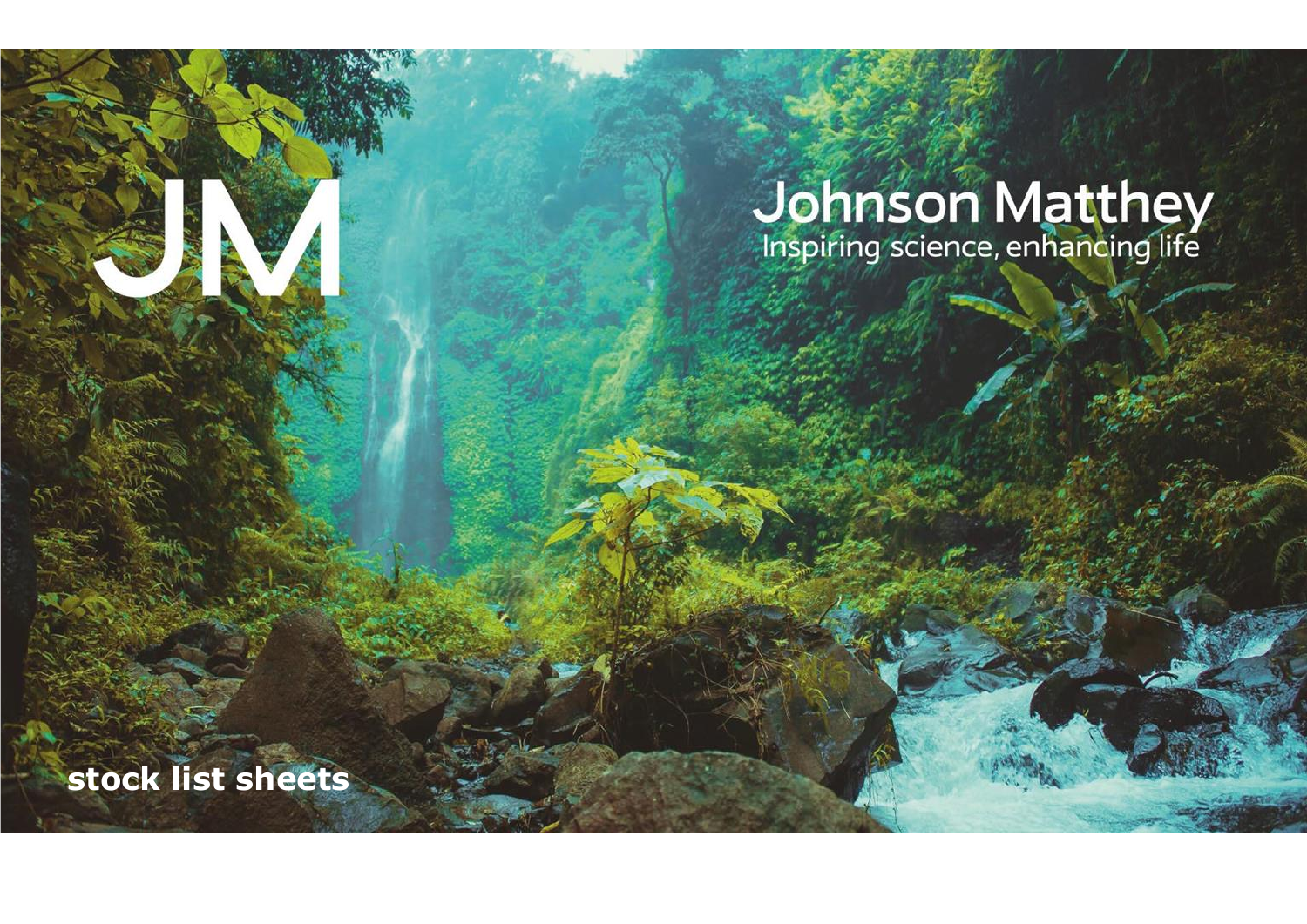

| <b>Ag 925</b> | thickness | item number | Sterling+ |      | thickness item number |
|---------------|-----------|-------------|-----------|------|-----------------------|
| sheet         | 0.50      | 5.1144      | sheet     | 1.00 | 5.3022                |
|               | 0.80      | 5.1143      |           |      |                       |
|               | 1.00      | 5.1142      |           |      |                       |
|               | 1.20      | 5.1138      |           |      |                       |
|               | 1.50      | 5.1139      |           |      |                       |
|               | 2.00      | 5.1141      |           |      |                       |
|               | 2.50      | 5.1669      |           |      |                       |
|               | 3.00      | 5.1140      |           |      |                       |
|               | 4.00      | 5.3563      |           |      |                       |

Johnson Matthey & Glatttalstrasse 18, Postfach Tel: +41 44 307 19 70 info@matthey.com

Brandenberger AG CH 8052 Zürich [www.johnson-matthey.ch](http://www.johnson-matthey.c/)

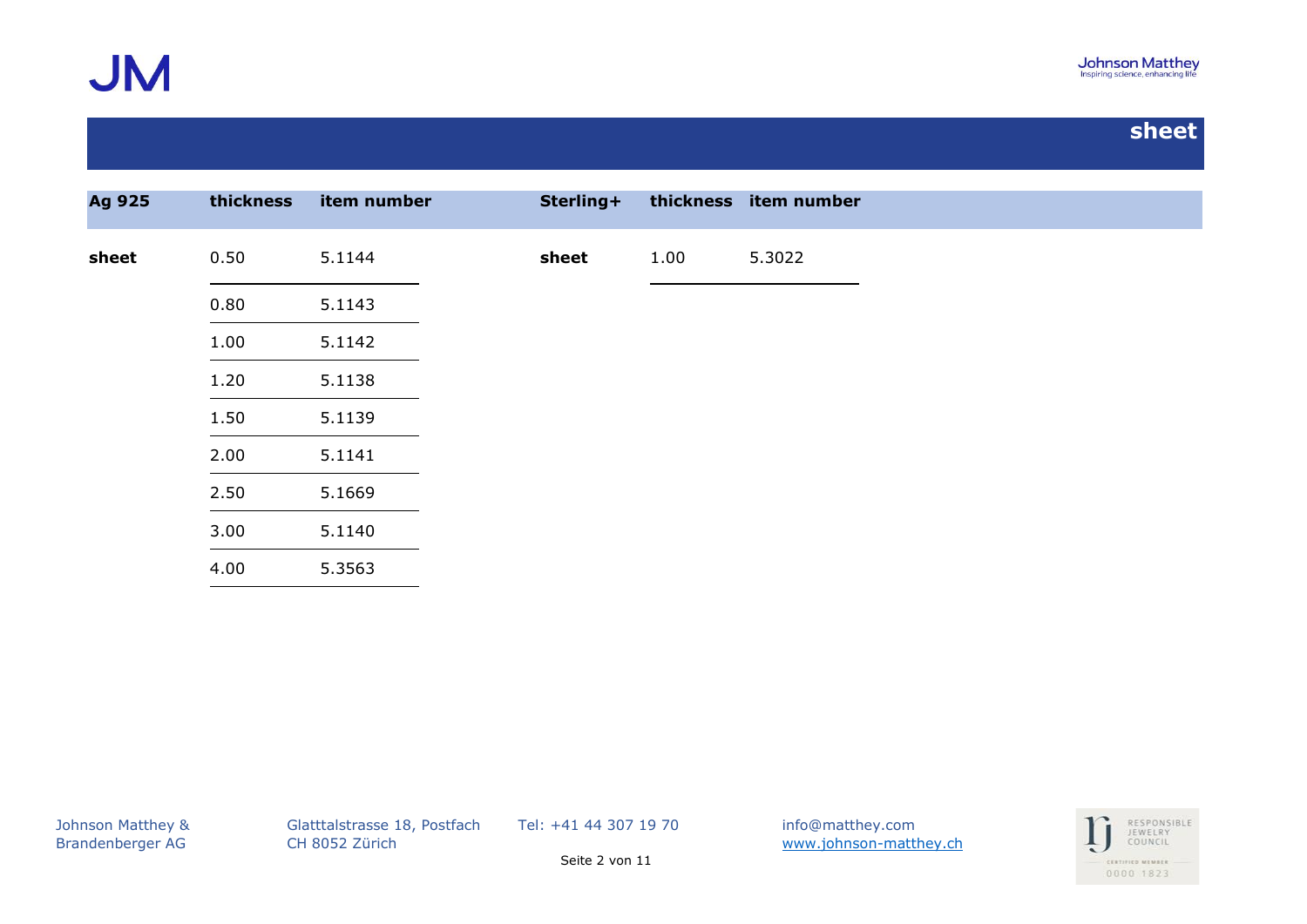

| 2N<br>light yellow |      | thickness item number | <b>3N</b><br>yellow |      | thickness item number |
|--------------------|------|-----------------------|---------------------|------|-----------------------|
| sheet              | 2.00 | 5.1083                | sheet               | 0.30 | 5.1235                |
|                    | 3.00 | 5.3064                |                     | 0.50 | 5.1236                |
|                    |      |                       |                     | 0.60 | 5.1526                |
|                    |      |                       |                     | 0.80 | 5.1109                |
|                    |      |                       |                     | 1.00 | 5.1094                |
|                    |      |                       |                     | 1.20 | 5.1527                |
|                    |      |                       |                     | 1.50 | 5.1096                |
|                    |      |                       |                     | 2.00 | 5.1097                |
|                    |      |                       |                     | 3.00 | 5.1699                |

Johnson Matthey & Glatttalstrasse 18, Postfach Tel: +41 44 307 19 70 info@matthey.com

Brandenberger AG CH 8052 Zürich [www.johnson-matthey.ch](http://www.johnson-matthey.c/)



Seite 3 von 11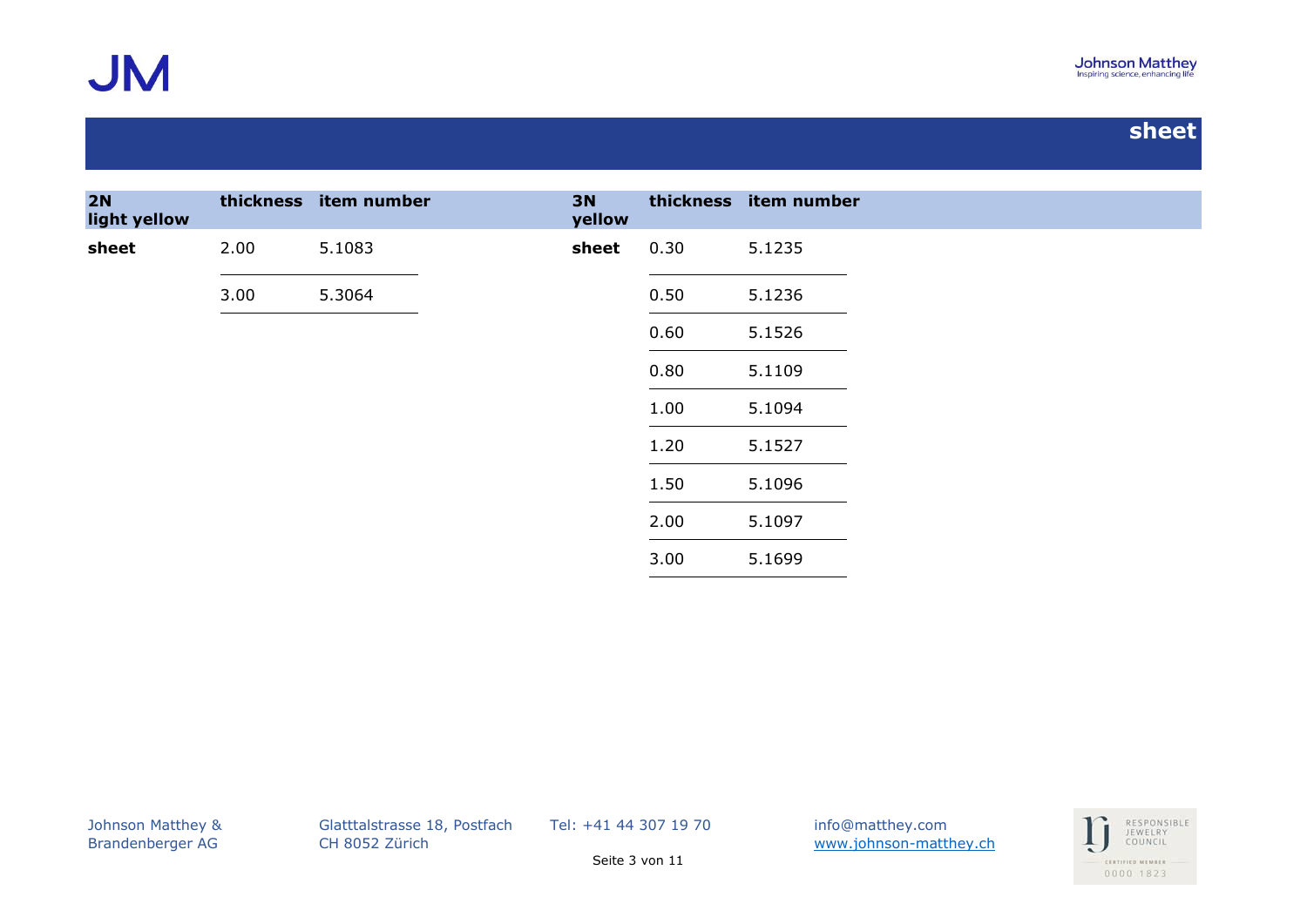

| <b>3N FT</b><br>yellow | thickness | item number | <b>4N</b><br>rose |      | thickness item number |
|------------------------|-----------|-------------|-------------------|------|-----------------------|
| Sheet                  | 1.00      | 5.3419      | sheet             | 0.80 | 5.1584                |
|                        | 2.00      | 5.3422      |                   | 1.00 | 5.1585                |
|                        | 3.00      | 5.3423      |                   | 1.50 | 5.1586                |
|                        |           |             |                   | 2.00 | 5.3065                |
|                        |           |             |                   | 3.00 | 5.3066                |

Johnson Matthey & Glatttalstrasse 18, Postfach Tel: +41 44 307 19 70 info@matthey.com

Brandenberger AG CH 8052 Zürich WWW.johnson-matthey.ch

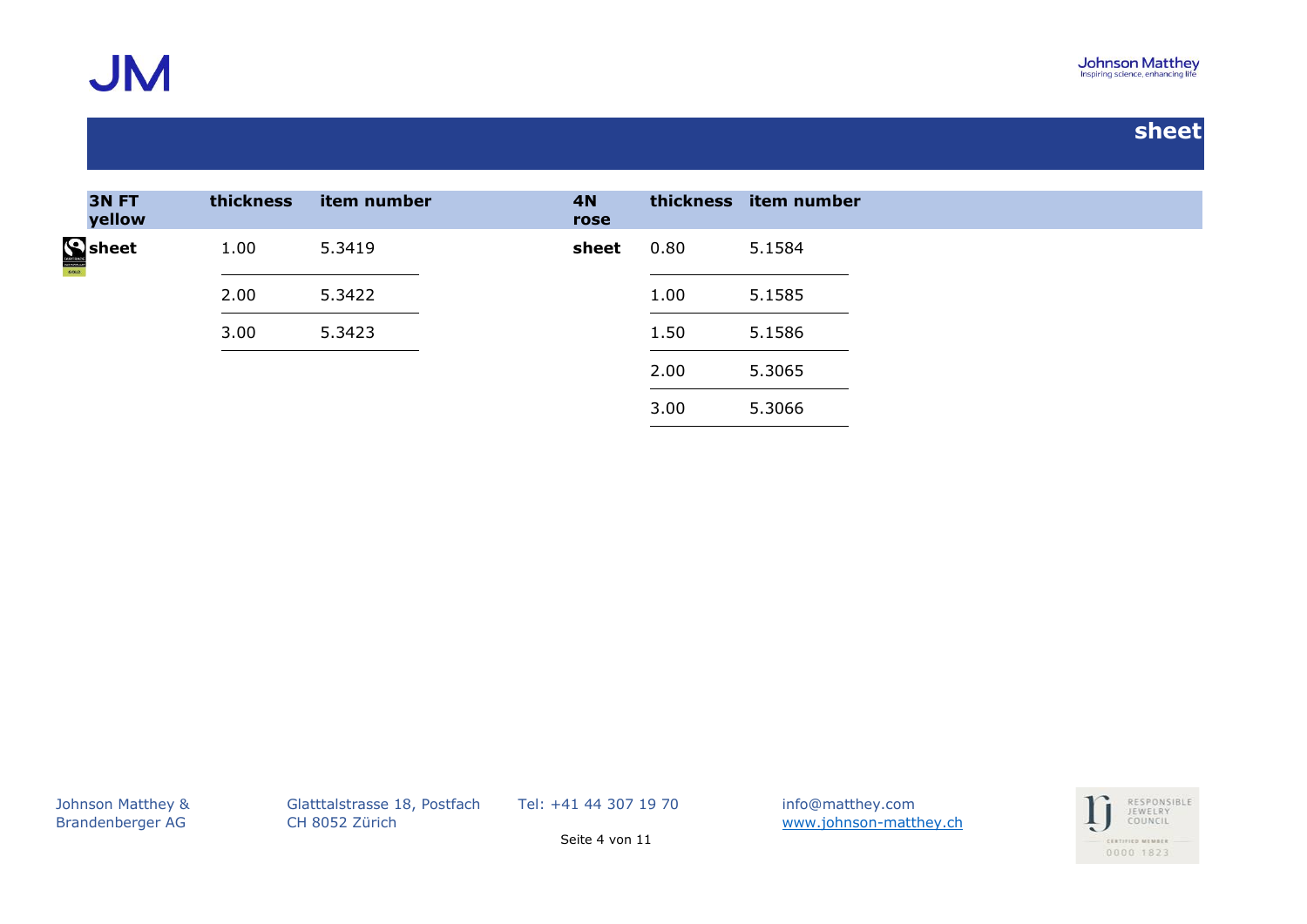

| <b>5N</b><br>red |      | thickness item number | <b>5N</b><br><b>Au 585</b><br>red |      | thickness item number |
|------------------|------|-----------------------|-----------------------------------|------|-----------------------|
| sheet            | 0.80 | 5.1124                | sheet                             | 1.00 | 5.1996                |
|                  | 1.00 | 5.1126                |                                   |      |                       |
|                  | 1.50 | 5.1127                |                                   |      |                       |
|                  | 2.00 | 5.1125                |                                   |      |                       |
|                  | 3.00 | 5.3067                |                                   |      |                       |

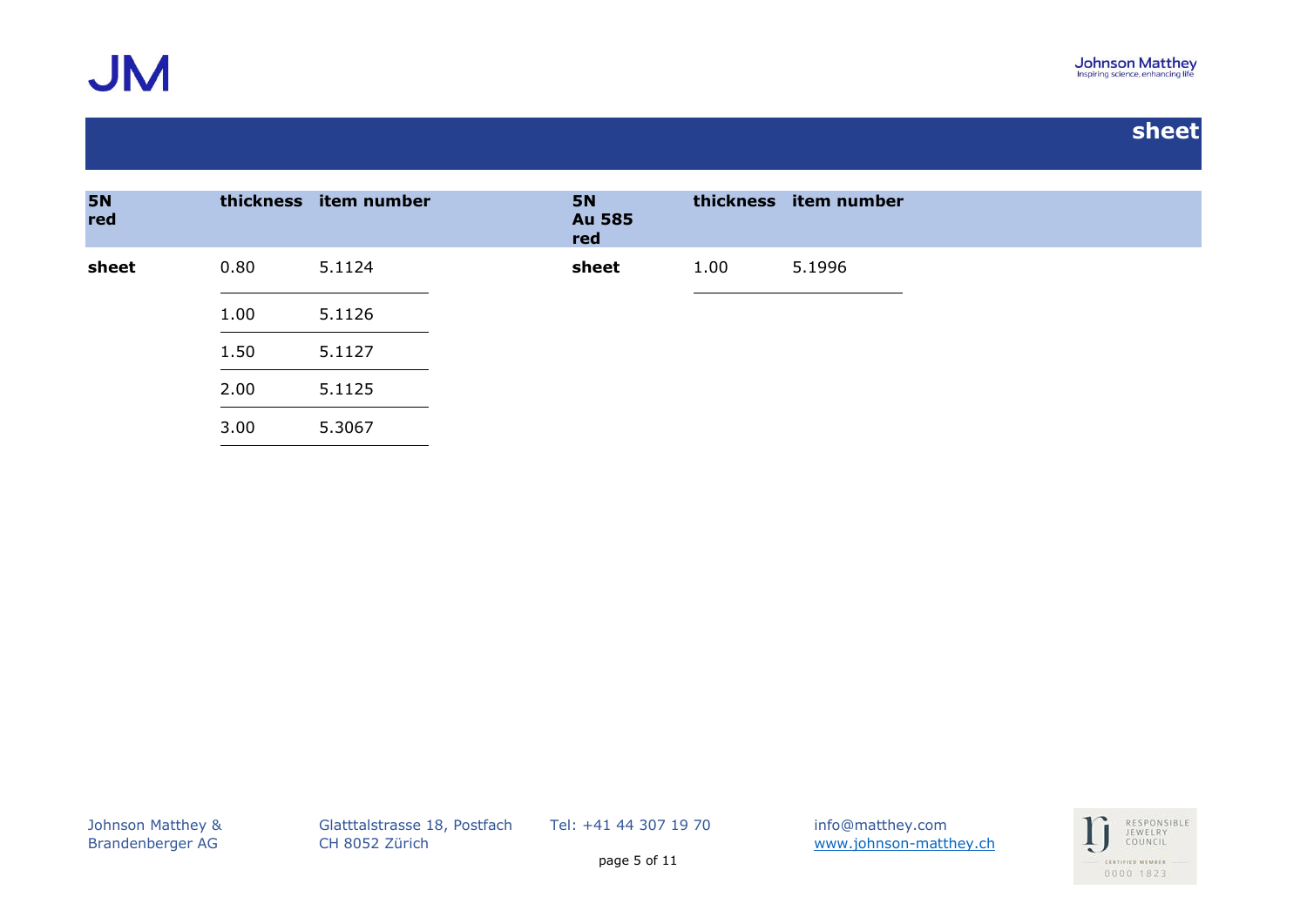

| <b>5N FT</b><br>red | thickness item number | <b>6N</b><br>red |      | thickness item number |
|---------------------|-----------------------|------------------|------|-----------------------|
| Sheet               | 5.3292                | sheet            | 2.00 | 5.3309                |

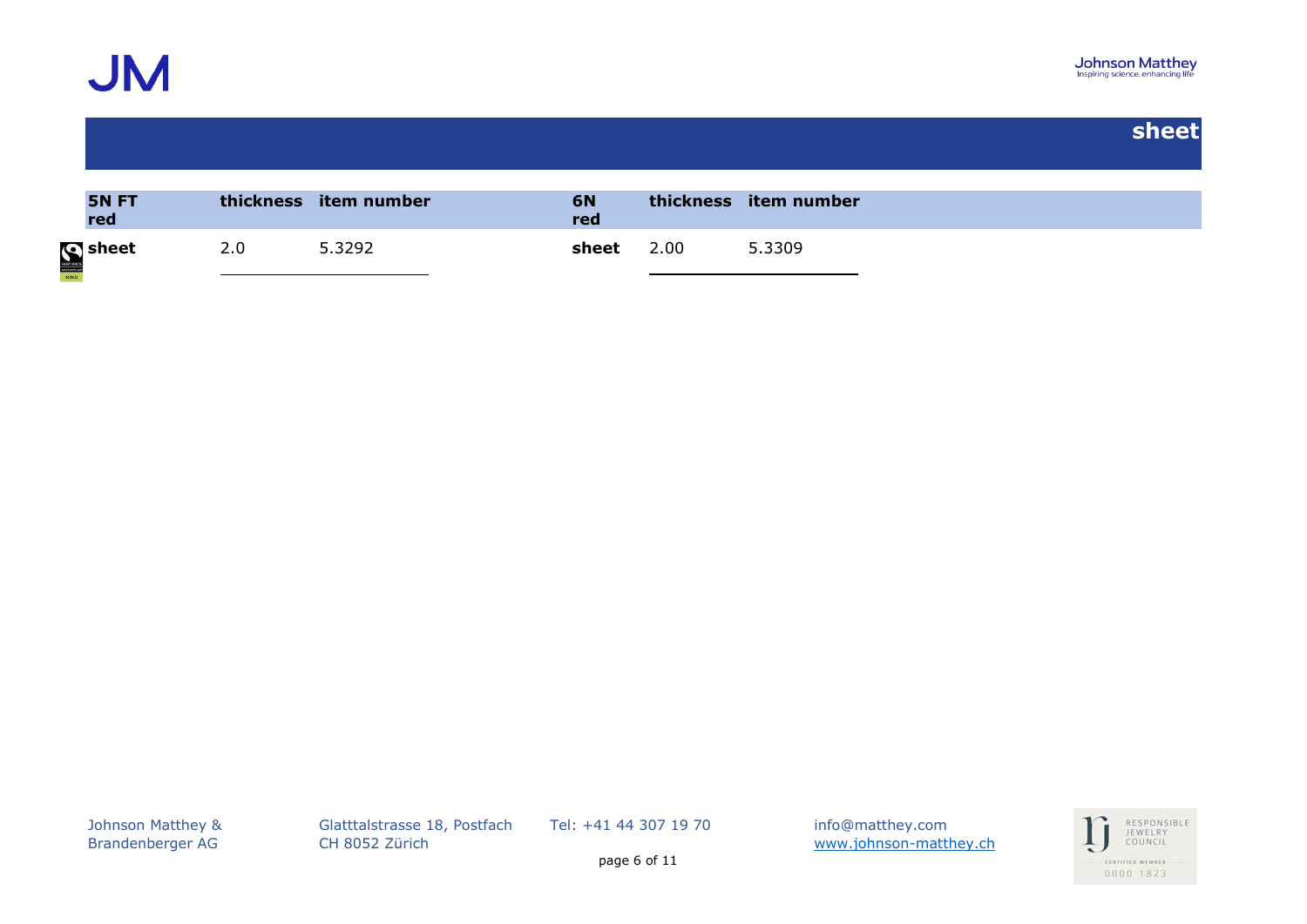

| <b>WG</b><br><b>Pd 120</b><br>white |      | thickness item number | <b>WG FT</b><br><b>Pd 130</b><br>white |      | thickness item number |  |
|-------------------------------------|------|-----------------------|----------------------------------------|------|-----------------------|--|
| sheet                               | 0.80 | 5.3068                | <b>Sheet</b>                           | 2.00 | 5.3435                |  |
|                                     | 1.00 | 5.3069                |                                        | 3.00 | 5.3436                |  |
|                                     | 1.50 | 5.3070                |                                        |      |                       |  |
|                                     | 2.00 | 5.3071                |                                        |      |                       |  |
|                                     | 3.00 | 5.3072                |                                        |      |                       |  |

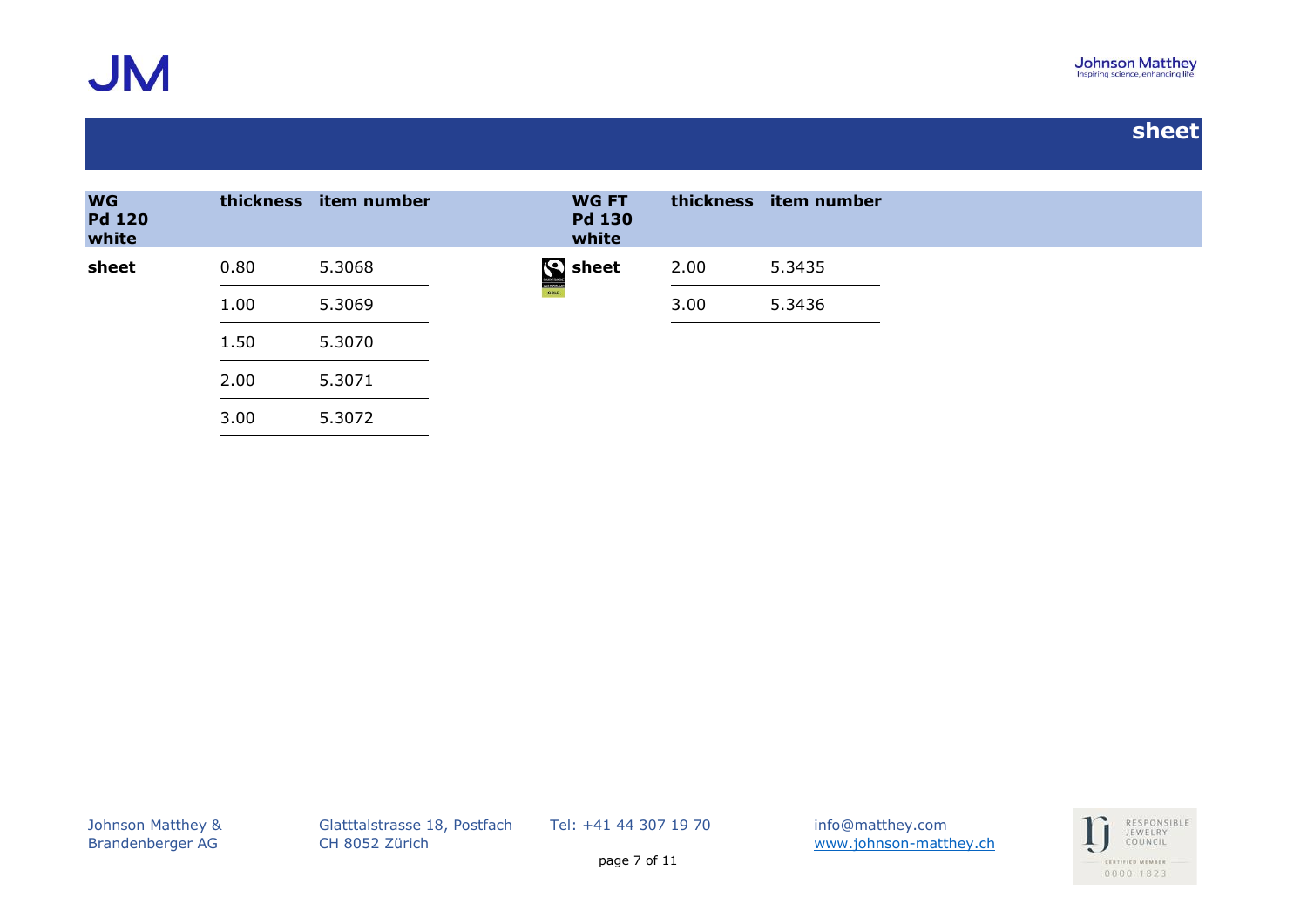

| <b>WG</b><br><b>Pd 160</b><br>white |      | thickness item number | <b>WG FT</b><br><b>Pd 160</b><br>white |      | thickness item number |  |  |
|-------------------------------------|------|-----------------------|----------------------------------------|------|-----------------------|--|--|
| sheet                               | 0.50 | 5.3182                | Sheet                                  | 1.00 | 5.3440                |  |  |
|                                     | 0.80 | 5.3183                |                                        | 2.00 | 5.3441                |  |  |
|                                     | 1.00 | 5.3184                |                                        | 3.00 | 5.3442                |  |  |
|                                     | 1.50 | 5.3185                |                                        |      |                       |  |  |
|                                     | 2.00 | 5.3186                |                                        |      |                       |  |  |
|                                     | 3.00 | 5.3439                |                                        |      |                       |  |  |

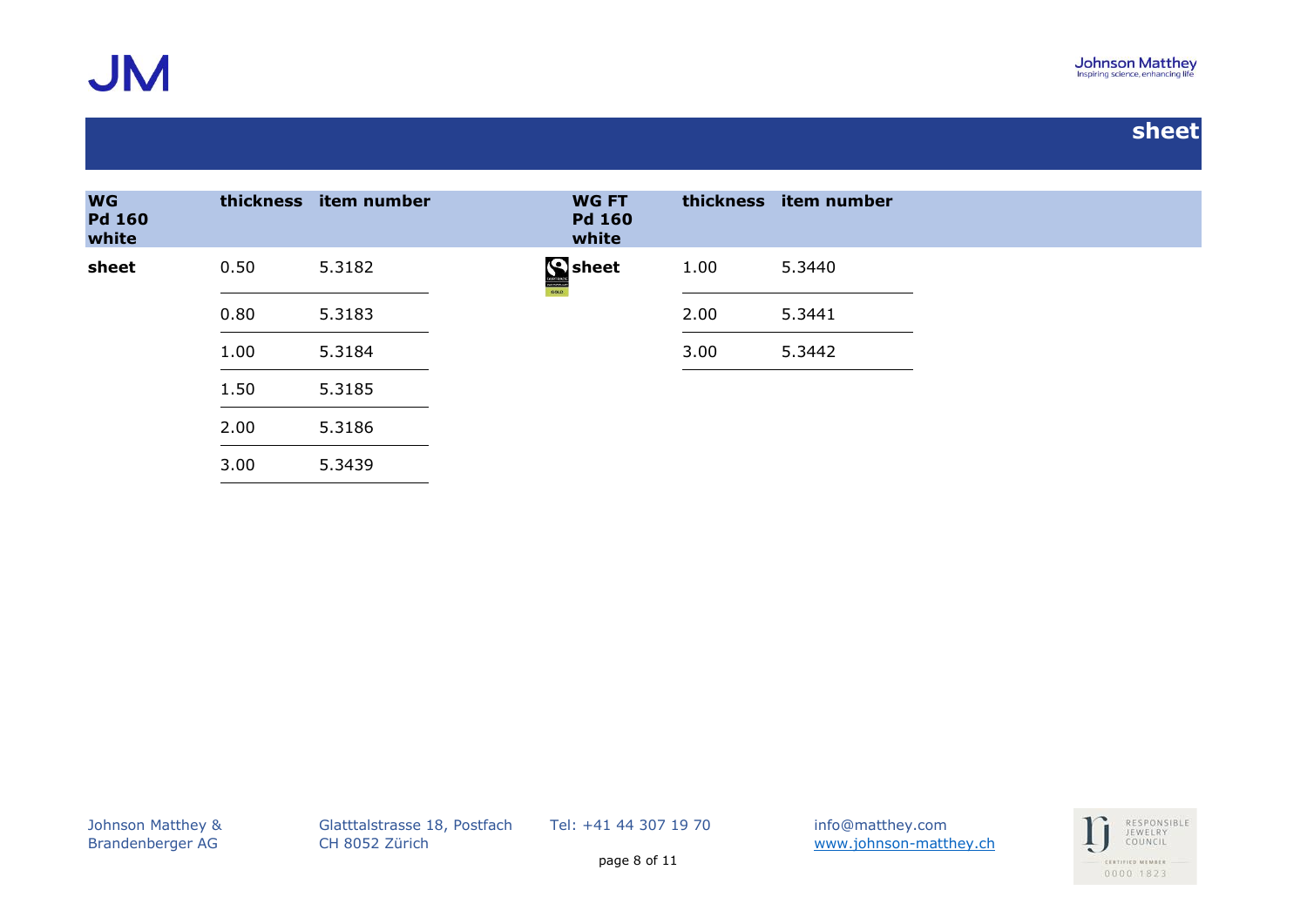

| <b>WG Ni</b><br>white | thickness item number |        |
|-----------------------|-----------------------|--------|
| sheet                 | 1.00                  | 5.3171 |
|                       | 1.50                  | 5.0044 |
|                       | 2.00                  | 5.3172 |

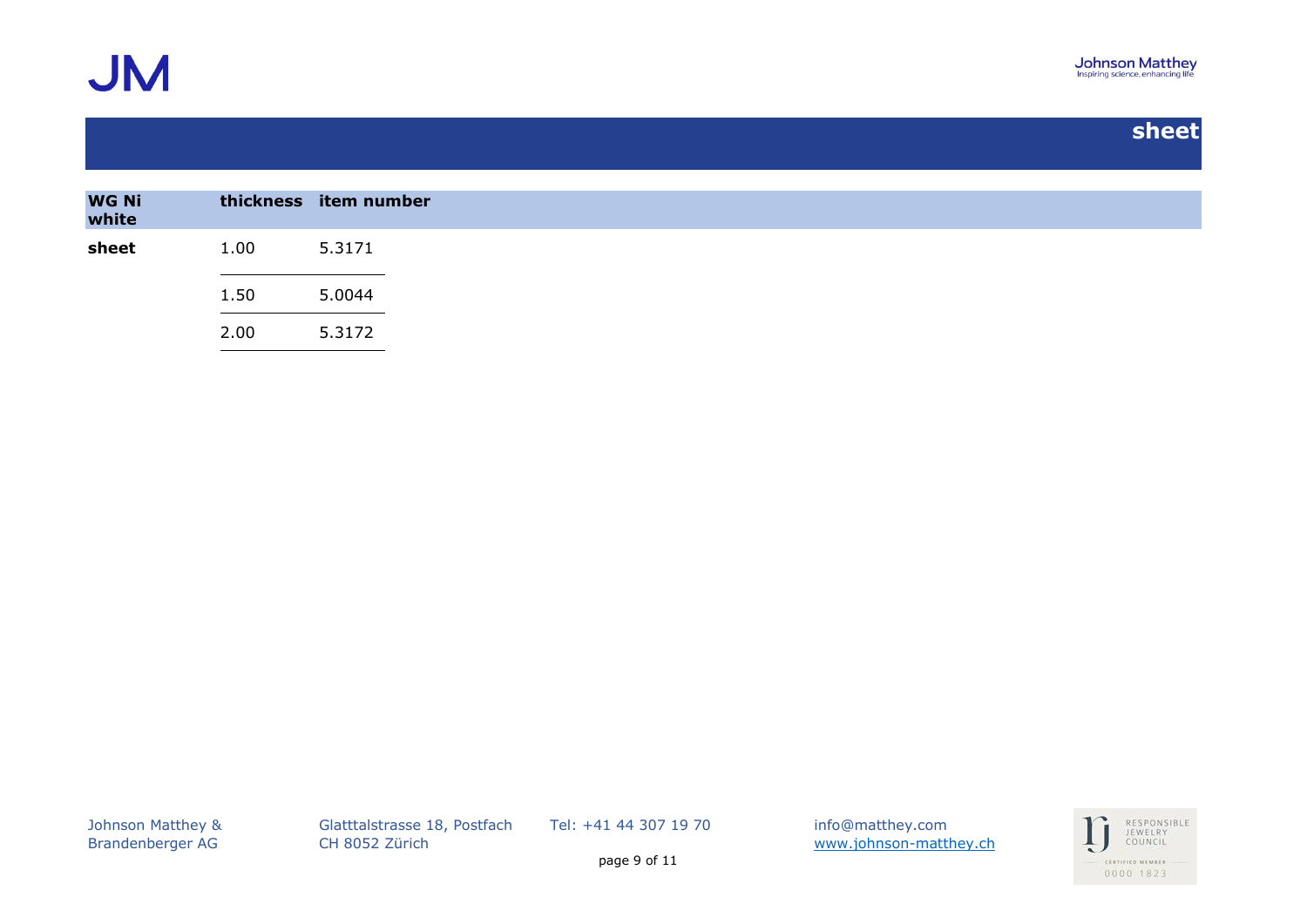

| <b>Pt 950 Ru</b> |      | thickness item number |
|------------------|------|-----------------------|
| sheet            | 1.00 | 5.1262                |
|                  | 1.20 | 5.1455                |
|                  | 1.50 | 5.1265                |
|                  | 2.00 | 5.1430                |
|                  | 3.00 | 5.1263                |